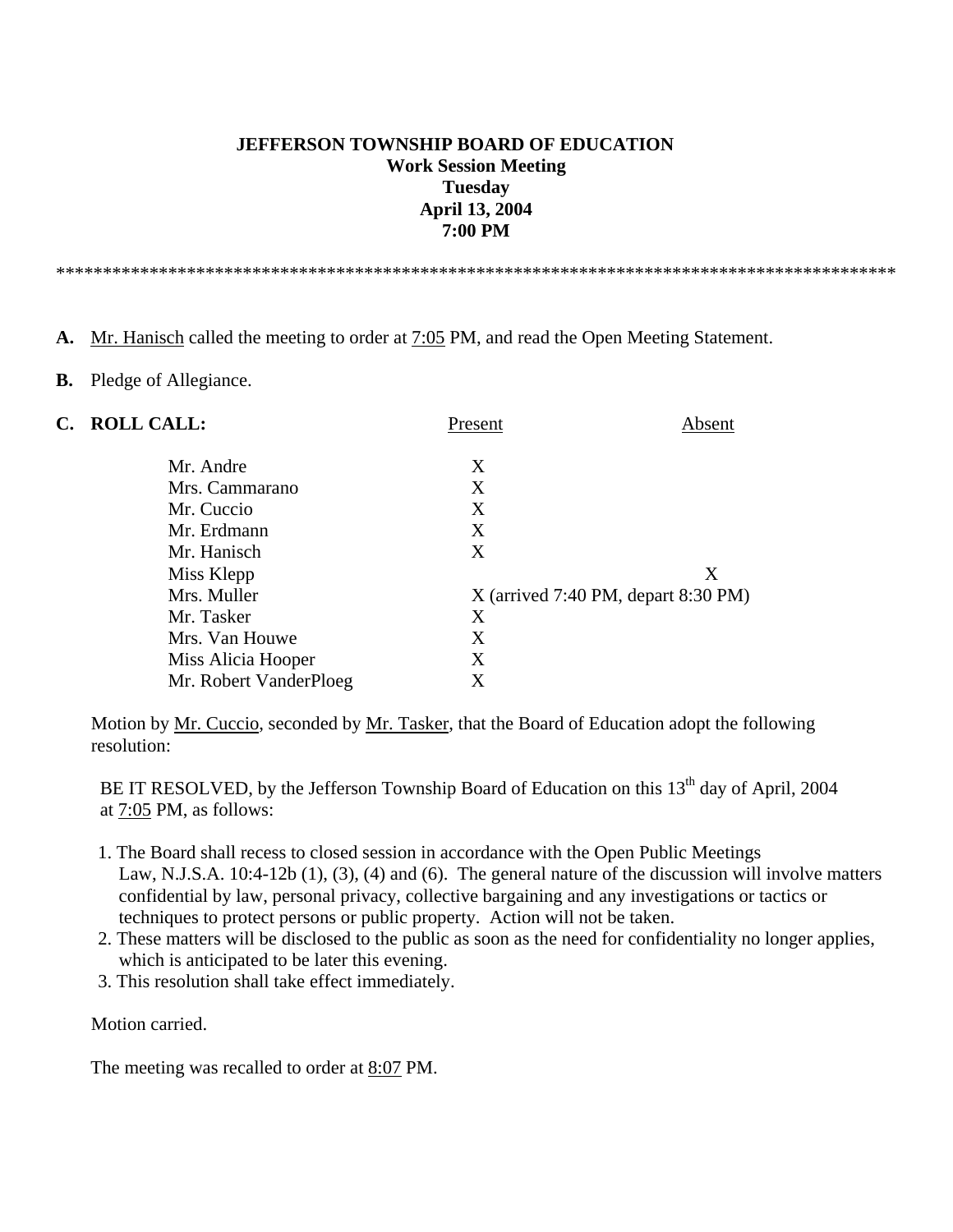## **D. SUPERINTENDENT'S REPORT**

Dr. Bowen reported the *Good News and Progress in Our Schools*.

# **E. PRESENTATIONS**

- Monthly Construction Manager's Report (Presented by Epic Management, Inc.)
- Energy and Utilities Savings Initiative Dr. Bowen
- Proposed Middle and High School Graduation Plan for Inclement Weather Management (Item I.5)

**F, G, H, I, J, K, L and M** - The Board reviewed the motions slated for a vote on April 19<sup>th</sup>. No comments and/or questions were raised.

- **N. COMMITTEE REPORTS** Technology Committee The committee met to discuss the three-year technology plan.
- **O. CORRESPONDENCE** None.
- **P. OLD BUSINESS** None.
- **Q. NEW BUSINESS** None.
- **R. COMMENTS FROM THE AUDIENCE** None.

### **S. BOARD MEMBER COMMENTS**

Mr. VanderPloeg reported on the class schedule meeting.

Miss Hooper reported there will be a blood drive at the high school on April  $21<sup>st</sup>$ .

### **T. CLOSED SESSION**

 Motion by Mr. Andre, seconded by Mr. Tasker, that the Board of Education adopt the following resolution:

BE IT RESOLVED, by the Jefferson Township Board of Education on this  $13<sup>th</sup>$  day of April, 2004 at 8:59 PM, as follows:

- 1. The Board shall recess to closed session in accordance with the Open Public Meetings Law, N.J.S.A. 10:4-12b (1), (3), (4) and (6). The general nature of the discussion will involve matters confidential by law, personal privacy, collective bargaining and any investigations or tactics or techniques to protect persons or public property. Action will not be taken.
- 2. These matters will be disclosed to the public as soon as the need for confidentiality no longer applies, which is anticipated to be later this evening.
- 3. This resolution shall take effect immediately.

Motion carried.